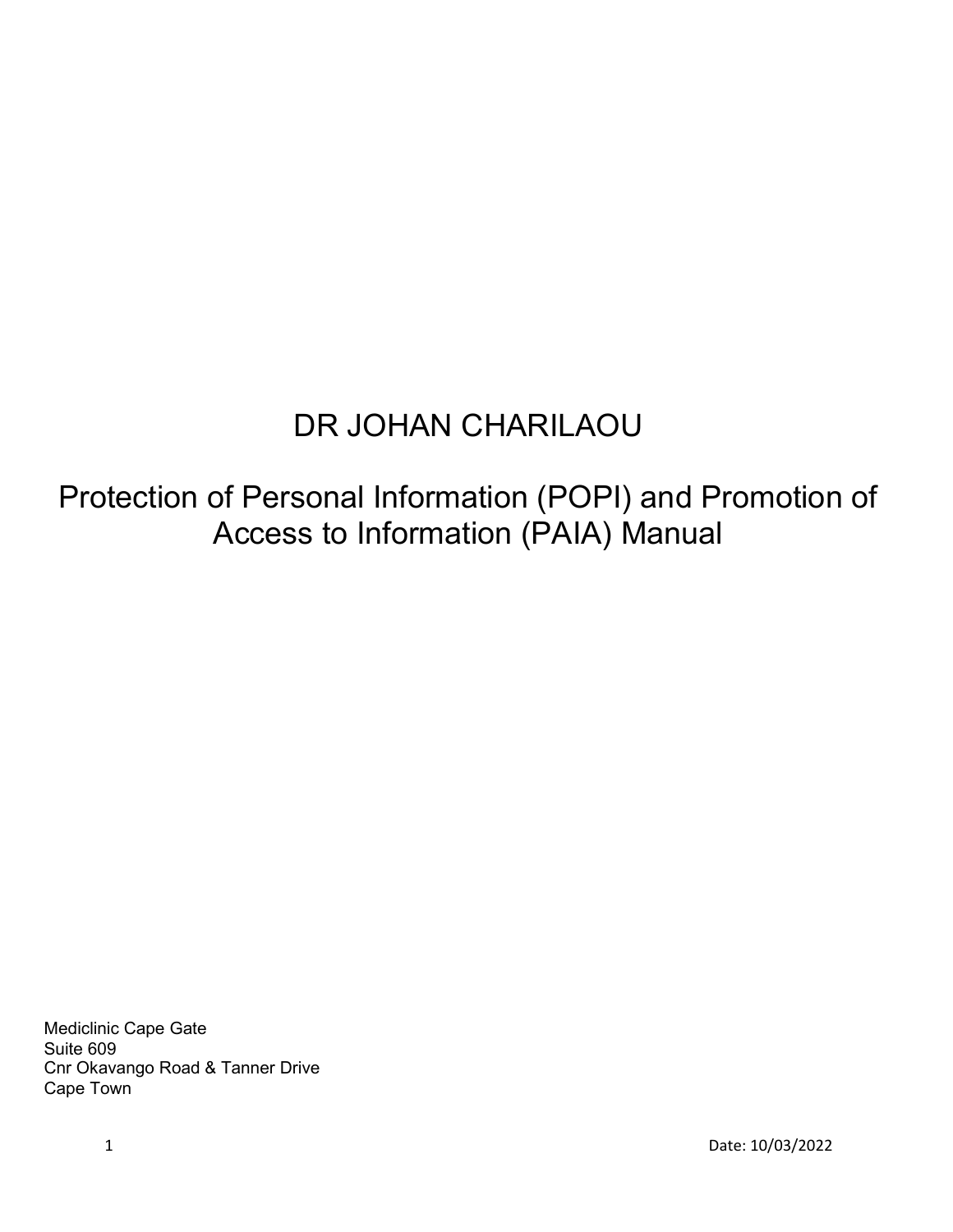## Contents:

- 1. Introduction
- 2. Company contacts details
- 3. Company records
	- 3.1. Company records
	- 3.2. Company records classification key.
- 4. The information Officer
- 5. Processing of personal information
	- 5.1. The purpose of processing of personal information
	- 5.2. Categories of data subjects and personal information processed.
	- 5.3. Recipients or categories of recipients with whom personal information is shared.
	- 5.4. Information Security measures to protect personal information.
	- 5.5. Trans border flow flows of personal information
	- 5.6. Personal information received from third parties.
- 6. Prescribed request forms and fees
	- 6.1. Form of request
	- 6.2. Prescribed fees
	- 6.3. Access to prescribed forms and fees.
- 7. Remedies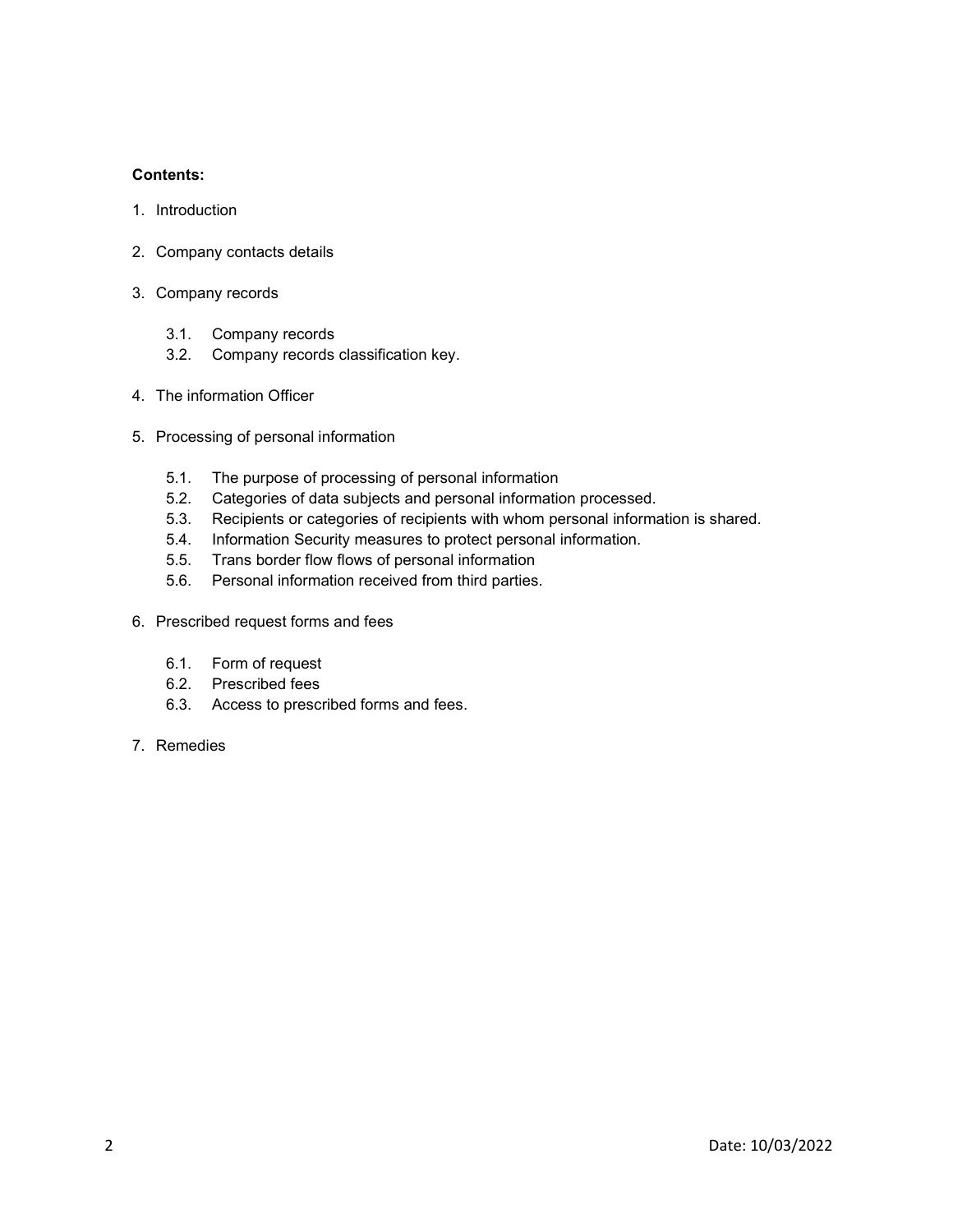## 1. Introduction

Dr Johan Charilaou practices as a private Specialist Orthopaedic Surgery practice, which operates in accordance with the Health Professions Act 56 of 1974 and subject to the provisions of the Health Professional Council of South Africa (HPCSA).

Dr Johan Charilaou is registered with the HPCSA and provides services within the scope of registration, training, and experience. Dr Johan Charilaou is bound by the Ethical Rules of the HPSCA including preserving patient confidentiality.

The Promotion of Access to Information Manual "Manual" provides an outline of the type pf records and the personal information it holds and explains how to submit requests to access to these records in terms of the Promotion of Personal Information Act 2 of 2000 ("PAIA Act"). In additional it explains how to access or object to personal information held by the company, or request correction of the personal information, in terms of the Protection of Personal Information Act 4 of 2013 ("POPI Act").

The PAIA and POPI Acts give effect to everyone's constitutional right of access to information held by companies, if the record is required for the exercise or protection of any rights.

Requests shall be made in accordance with the prescribed procedures, at the rates provided. The forms and Tariff are dealt with in section 5.

This manual is available and may be requested at reception or on admin@capeortho.co.za

## 2. Company Contact details

Dr Johan Charilaou Mediclinic Cape Gate Suite 609 Cnr Okavango Drive & Tanner Street **Brackenfell** 7560

Contact number: 021 100 3840

Practice number: 0813737

Information Officer:

Dr Johan Charilaou admin@capeortho.co.za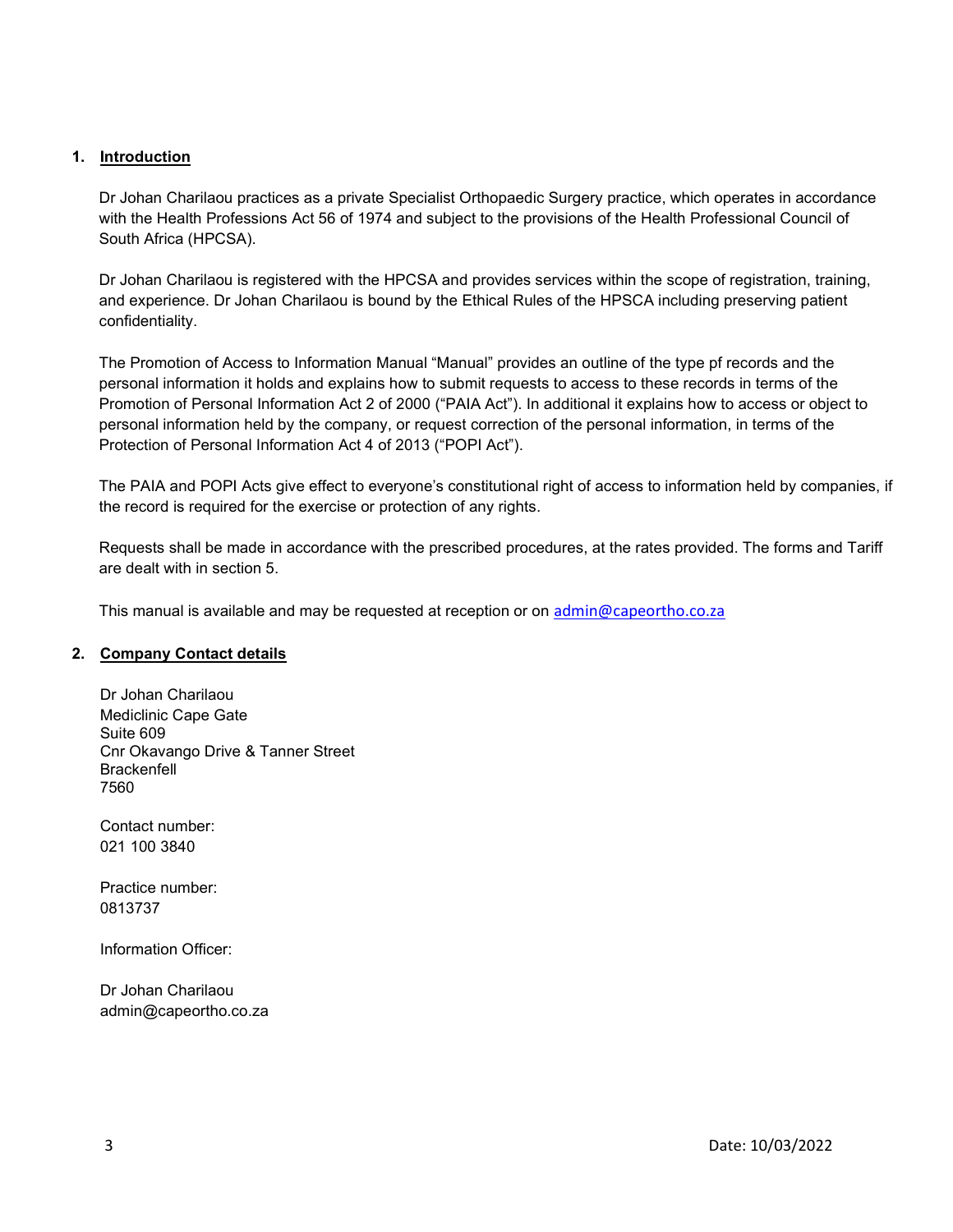# 3. Company Records

3.1 Company Records availability

| <b>Departmental records</b>  | <b>Subject</b>                              |
|------------------------------|---------------------------------------------|
| <b>Financial Records</b>     | Accounting records                          |
|                              | <b>Annual Financial Report</b>              |
|                              | <b>Annual Financial Statements</b>          |
|                              | <b>Asset Registers</b>                      |
|                              | <b>Bank Statements</b>                      |
|                              | Banking details and Bank accounts           |
|                              | <b>Banking records</b>                      |
|                              | Debtors/creditors statements and invoices   |
|                              | General ledger and subsidiary ledgers       |
|                              | Invoices                                    |
|                              | Tax returns                                 |
| <b>Income Tax Records</b>    | PAYE records & IRP5                         |
|                              | <b>VAT</b>                                  |
|                              | <b>SDL &amp; UIF</b>                        |
|                              | Workmen's Compensation                      |
| Personnel                    | <b>Address lists</b>                        |
|                              | Disciplinary records                        |
|                              | <b>Employment contracts</b>                 |
|                              | Grievance procedures                        |
|                              | Leave records.                              |
|                              | Payroll register                            |
|                              | Salary records                              |
|                              | Training records                            |
| Procurement                  | Standard terms and conditions for supply of |
|                              | services and products                       |
|                              | Contractor and client agreements            |
|                              | List of suppliers, products, services, and  |
|                              | distribution.                               |
| Marketing and Communications | Events                                      |
|                              | Emails                                      |
| <b>Patients</b>              | Patient records                             |
|                              | <b>Patient forms</b>                        |
|                              | Payment related records and correspondence  |
| IT department                | Computer usage policy documentation         |
|                              | Information security policies               |
|                              | Software licenses                           |
|                              | System documentation and manuals            |

## 3.2 Description of records available in accordance with any other legislation

- 3.2.1 Basic Conditions of Employment Act, No 75 of 1997.
- 3.2.2 Broad- Based Black Economic Empowerment Act, No 75 of 1997.
- 3.2.3 Children's Act 38 of 2005.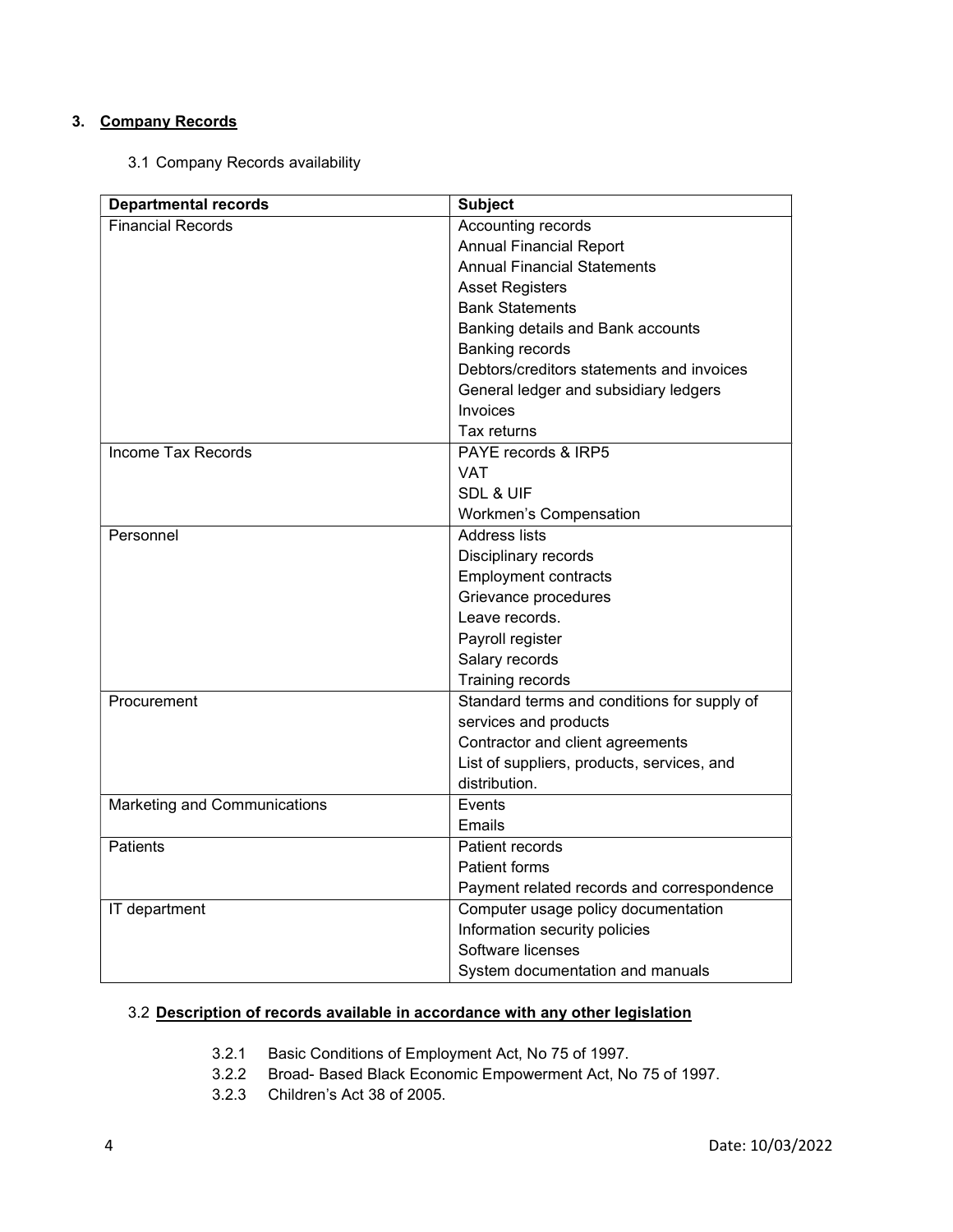- 3.2.4 Companies Act, No 71 of 2008.
- 3.2.5 Compensation for Occupational Injuries & Diseases Act, 130 of 1993.
- 3.2.6 Consumer Protection Act 68 of 2008.
- 3.2.7 Constitution of the Republic of South Africa 2008; of 2005.
- 3.2.8 Employment Equity Act, No 55 of 1998.
- 3.2.9 Financial Intelligence Centre Act, No 38 of 2001.
- 3.2.10 Health Professions Act 56 of 1974
- 3.2.11 Income Tax Act, No 58 of 1962.
- 3.2.12 Labour Relations Act, No 66 of 1995.
- 3.2.13 Medical Schemes Act 131 of 1998.
- 3.2.14 Medicines and Related Substances Act 101 of 1965.
- 3.2.15 National Health Act 61 of 2003.
- 3.2.16 Occupational Health & Safety Act, No 85 of 1993.
- 3.2.17 Promotion of Access to Information Act, No 2 of 2000.
- 3.2.18 Protection of Personal Information Act, No. 4 of 2013.
- 3.2.19 Road Accident Fund Act 56 of 1996.
- 3.2.20 Skills Development Levies Act No. 9 of 1999.
- 3.2.21 Unemployment Insurance Contributions Act 4 of 2002.
- 3.2.22 Unemployment Insurance Act No. 30 of 1966.

## 4 The information officers.

- 4.1 The Information Officer [Section 51(1)(b)] 5.1. The Act prescribes the appointment of an Information Officer for public bodies where such Information Officer is responsible to, inter alia, assess request for access to information.
- 4.2 The head of a private body fulfils such a function in terms of section 51.
- 4.3 Dr Johan Charilaou has appointed an Information Officer to assess such a request for access to information as well as to oversee its required functions in terms of the Act.
- 4.4 The Information Officer appointed in terms of the Act also refers to the Information Officer as referred to in the Protection of Personal Information Act 4 of 2013. The Information Officer oversees the functions and responsibilities as required for in terms of both this Act as well as the duties and responsibilities in terms of section 55 of the Protection of Personal Information Act 4 of 2013 after registering with the Information Regulator.
- 4.5 The Information Officer may appoint, where it is deemed necessary, Deputy Information Officers, as allowed in terms of section 17 of the Act as well as section 56 of the Protection of Personal Information Act 4 of 2013.
- 4.6 This is in order to render Dr Johan Charilaou as accessible as reasonable possible for requesters of its records and to ensure fulfilment of its obligations and responsibilities as prescribed in terms of section 55 of the Protection of Personal Information Act 4 of 2013.
- 4.7 All request for information in terms of this Act must be addressed to the Information Officer, see section 2 above.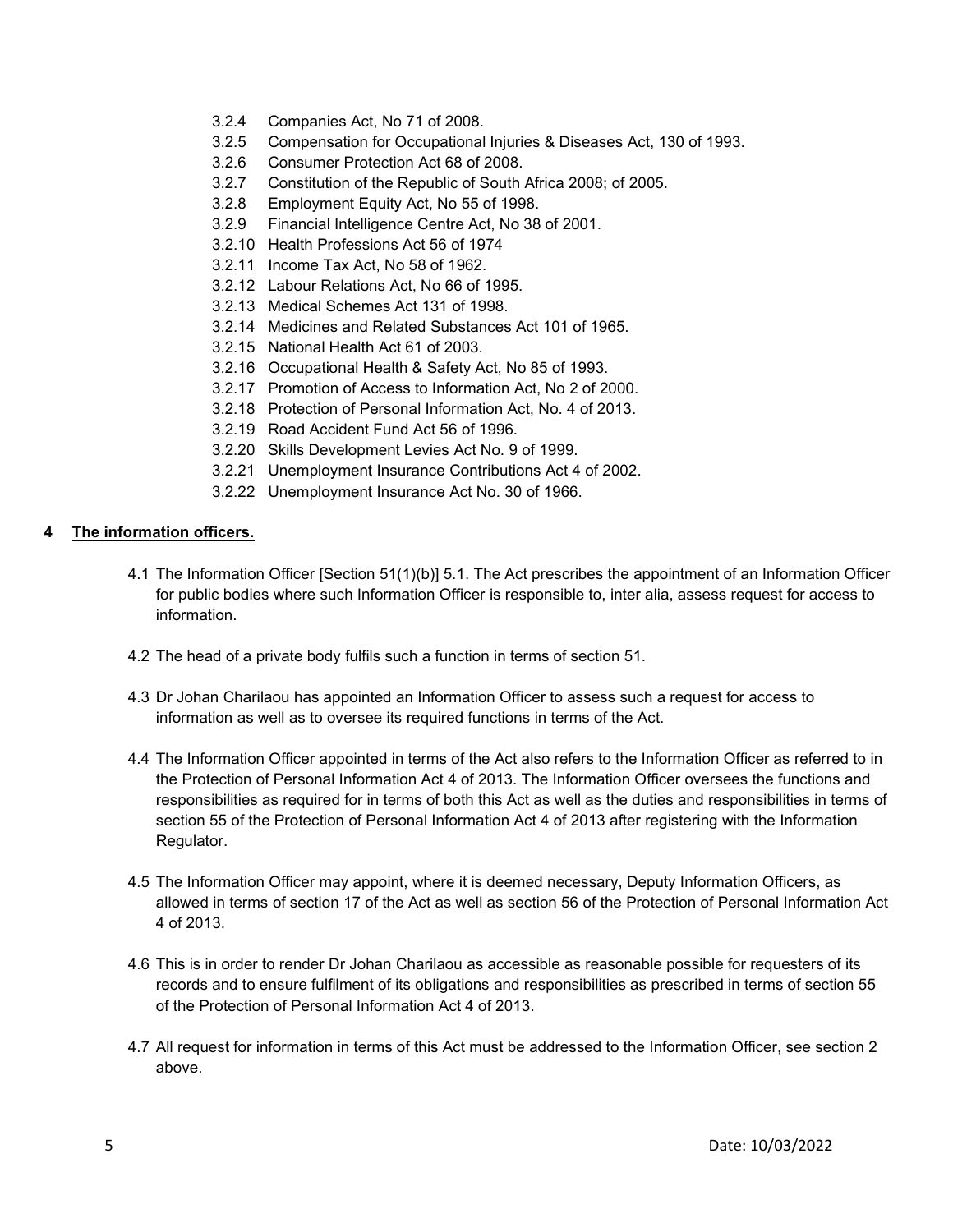# 5 Processing of personal information

Dr Johan Charilaou takes the privacy and protection of personal information very seriously and will only process personal information in accordance with the current South African privacy policy. Accordingly, the relevant personal information privacy principles relating to the processing thereof (including, but not limited to, the collection, handling, transfer, sharing, correction, storage, archiving and deletion) will be applied to any personal information processed by Dr Johan Charilaou.

# 5.1 The purpose of processing information

- 5.1.1 We process personal information for a variety of purposes, including but not limited to the following:
	- 5.1.1.1 to conduct and manage the practice in accordance with the law, including the administration of the practice and claiming and collecting payment for services rendered from relevant funders, patients and/or responsible persons / entities.
	- 5.1.1.2 for treatment and care of patients.
	- 5.1.1.3 for communication purposes.
	- 5.1.1.4 for the maintenance of practice records and patients' medical records.
	- 5.1.1.5 for employment and related matters of employees and other practitioners.
	- 5.1.1.6 for reporting to persons and bodies, including referring practitioners, as required, and authorised in terms of the law or by the data subjects.
	- 5.1.1.7 for historical, statistical and research purposes.
	- 5.1.1.8 for clinical trials / research studies.
	- 5.1.1.9 for enforcement of the practice's rights; and/or
	- 5.1.1.10 for any other lawful purpose related to the activities of the practice.

## 5.2 Categories of data subjects and personal information processed.

| <b>PURPOSE / ACTIVITY</b>                                                                  | <b>TYPE OF DATA</b>                                                          | <b>LAWFUL BASIS FOR PROCESSING</b>                                                                                                                |
|--------------------------------------------------------------------------------------------|------------------------------------------------------------------------------|---------------------------------------------------------------------------------------------------------------------------------------------------|
| To engage with you after you have<br>contacted us                                          | Identity<br>Contract<br>Marketing &<br>Communications                        | <b>Express consent</b><br>Performance of Contract with you<br>Necessary to comply with legitimate interests                                       |
| To provide you with our services as<br>contracted                                          | <b>Identity</b><br>Contact<br>Financial<br>Transactional<br>Profile<br>Usage | Express consent<br>Performance of Contract with you<br>Necessary to comply with legitimate interests<br>Necessary to comply with legal obligation |
| To contract with you as a service provider                                                 | Identity<br>Contact<br>Financial<br>Transactional                            | Express consent<br>Performance of Contract with you<br>Necessary to comply with legitimate interests<br>Necessary to comply with legal obligation |
| To allow you to use the website or<br>participate in a company event (where<br>applicable) | Identity<br>Contact<br>Technical<br>Usage                                    | Performance of a contract with you<br>Express consent                                                                                             |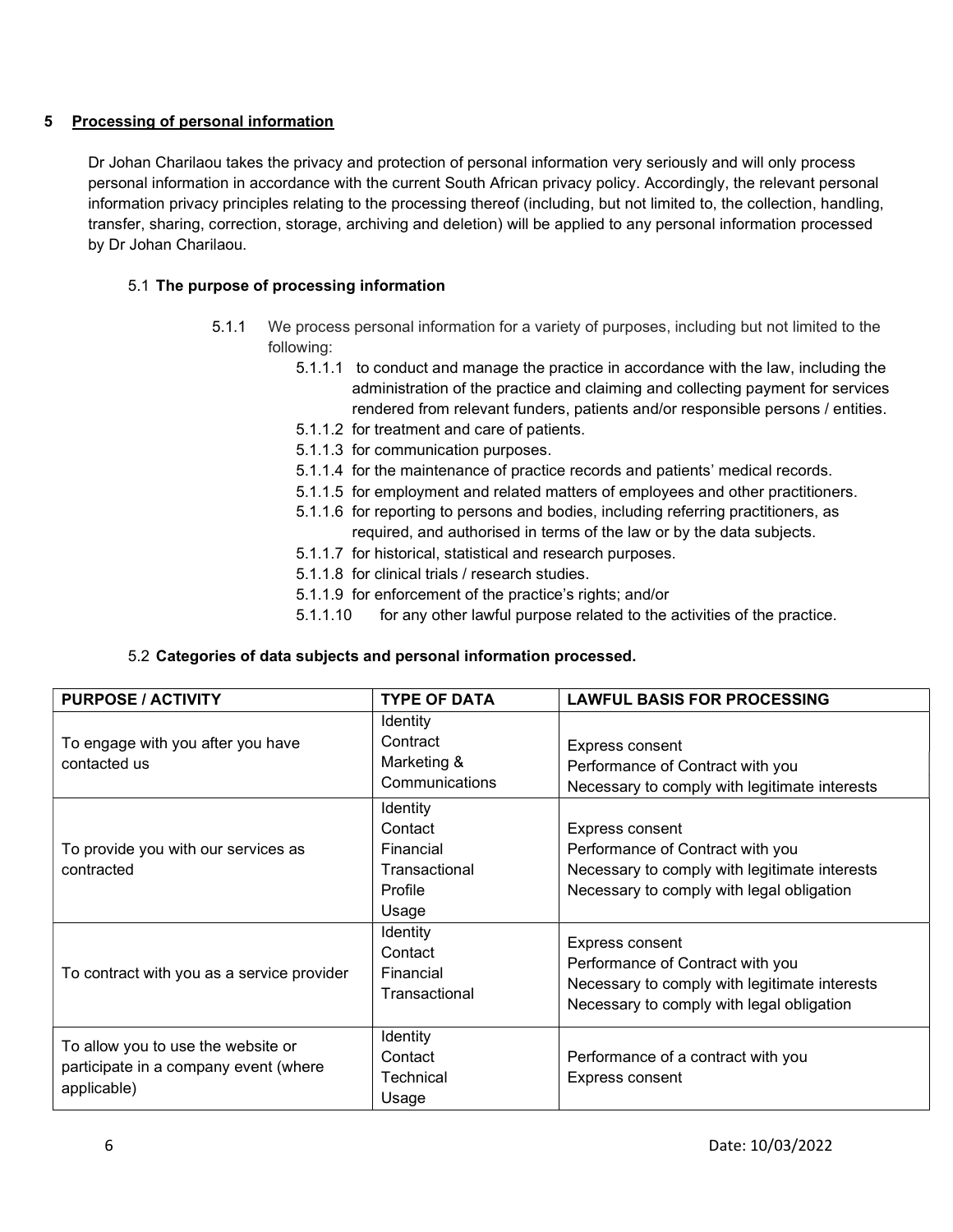| To provide it to our authorised third-party<br>service providers who need your personal<br>data to provide their private services to you<br>(medical aid providers)  | Identity<br>Contact<br>Financial<br>Transactional            | Express consent<br>Performance of Contract with you<br>Necessary to comply with legitimate interests                                              |
|----------------------------------------------------------------------------------------------------------------------------------------------------------------------|--------------------------------------------------------------|---------------------------------------------------------------------------------------------------------------------------------------------------|
| To manage payments, fees, and charges                                                                                                                                | Identity<br>Contact<br>Financial<br>Transactional            | Express consent<br>Performance of Contract with you<br>Necessary to comply with legitimate interests                                              |
| To Manage our relationship with you which<br>may include notifying you about changes to<br>our terms or Privacy Policy or Services                                   | Identity<br>Contact<br>Technical<br>Usage                    | Express consent<br>Performance of Contract with you<br>Necessary to comply with legitimate interests<br>Necessary to comply with legal obligation |
| To administer and protect our organisation<br>and our website                                                                                                        | Identity<br>Contact<br>Technical<br>Usage                    | Express consent<br>Necessary to comply with legitimate interests<br>Necessary to comply with legal obligation                                     |
| To use data analytics to improve our<br>services, engagement relationships and<br>experiences                                                                        | Contact<br>Technical<br>Usage                                | Express consent<br>Necessary to comply with legitimate interests                                                                                  |
| To provide you with direct and user-specific<br>marketing, make suggestions and<br>recommendations to you about events or<br>services that may be of interest to you | Identity<br>Contact<br>Financial<br>Transactional<br>Profile | Express consent<br>Necessary to comply with legitimate interests                                                                                  |

# 5.3 Recipients or categories of recipients with whom personal information is shared.

- 5.3.1 We may share the personal information of our data subjects for any of the purposes outlined in Section 5.1, with: the following:
	- 5.3.1.1 our carefully selected business partners who provide products and services under one of our brands; and
	- 5.3.1.2 our service providers and agents who perform services on our behalf.
- 5.3.2 We do not share personal information of our data subjects with any third parties, except if:
	- 5.3.2.1 we are obliged to provide such information for legal or regulatory purposes.
	- 5.3.2.2 we are required to do so for purposes of existing or future legal proceedings,
	- 5.3.2.3 we are selling one or more of our businesses to someone to whom we may transfer our rights under any customer agreement we have with you.
	- 5.3.2.4 we are involved in the prevention of fraud, loss, bribery, or corruption.
	- 5.3.2.5 they perform services and process personal information on our behalf.
	- 5.3.2.6 this is required to provide or manage any information, products and/or services to data subjects; or
	- 5.3.2.7 needed to help us improve the quality of our products and services.
- 5.3.3 We will send our data subjects notifications or communications if we are obliged by law, or in terms of our contractual relationship with them.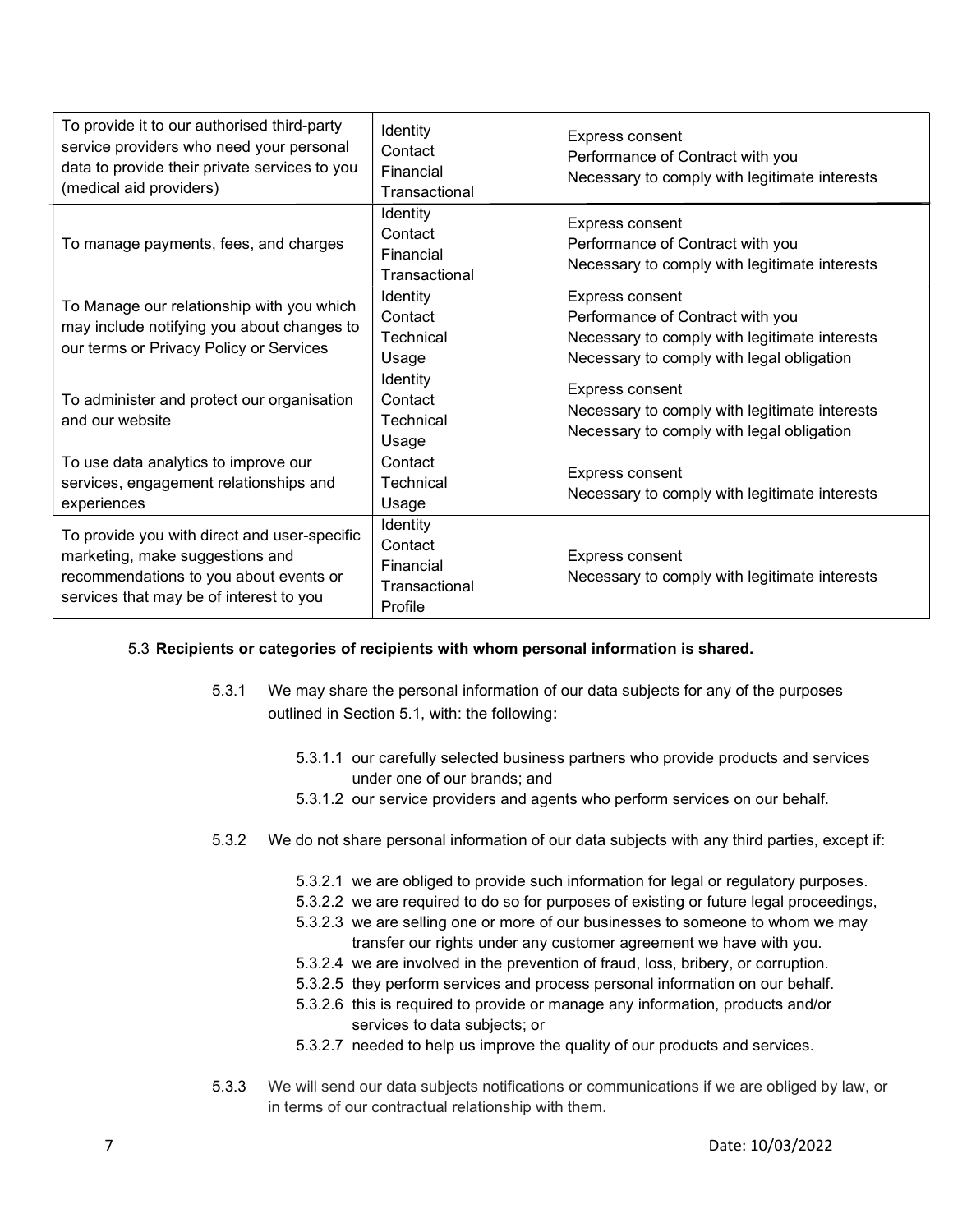- 5.3.4 We will only disclose personal information to government authorities if we are required to do so by law.
- 5.3.5 Our employees and our suppliers are required to adhere to data privacy and confidentiality principles and to attend data privacy training.

## 5.4 Information security measures to protect personal information.

- 5.4.1 Reasonable technical and organisational measures have been implemented for the protection of personal information processed by Dr Johan Charilaou. In terms of the POPI Act, operators are third parties that process personal information on behalf of Dr Johan Charilaou.
- 5.4.2 We continuously implement and monitor technical and organisational security measures to protect the personal information we hold, against unauthorised access, as well as accidental or wilful manipulation, loss, or destruction.
- 5.4.3 We will take steps to ensure that operators that process personal information on behalf of Dr Johan Charilaou apply adequate safeguards as outlined above.
- 5.4.4 Only those practitioners and employees that require access to the information to treat patients and discharge their functions are permitted access to the relevant information and only if they have concluded agreements with or provided undertakings to the practice requiring them to implement appropriate security measures and to maintain the confidentiality of the information.

## 5.5 Trans-border flows of personal information

- 5.5.1 We will only transfer personal information across South African borders if the relevant business transactions or situation requires trans-border processing and will do so only in accordance with South African legislative requirements; or if the data subject consents to transfer of their personal information to third parties in foreign countries.
- 5.5.2 We will take steps to ensure that operators are bound by laws, binding corporate rules or binding agreements that provide an adequate level of protection and uphold principles for reasonable and lawful processing of personal information, in terms of the POPI Act.
- 5.5.3 We will take steps to ensure that operators that process personal information in jurisdictions outside of South Africa, apply adequate safeguards as outlined in Section 4.4.

## 5.6 Personal information received from third parties.

5.6.1 When we receive personal information from a third party on behalf of a data subject, we require confirmation that they have written consent from the data subject, that they are aware of the contents of this PAIA manual and the Dr Johan Charilaou Privacy Policy, and do not have any objection to our processing their information in accordance with this policy.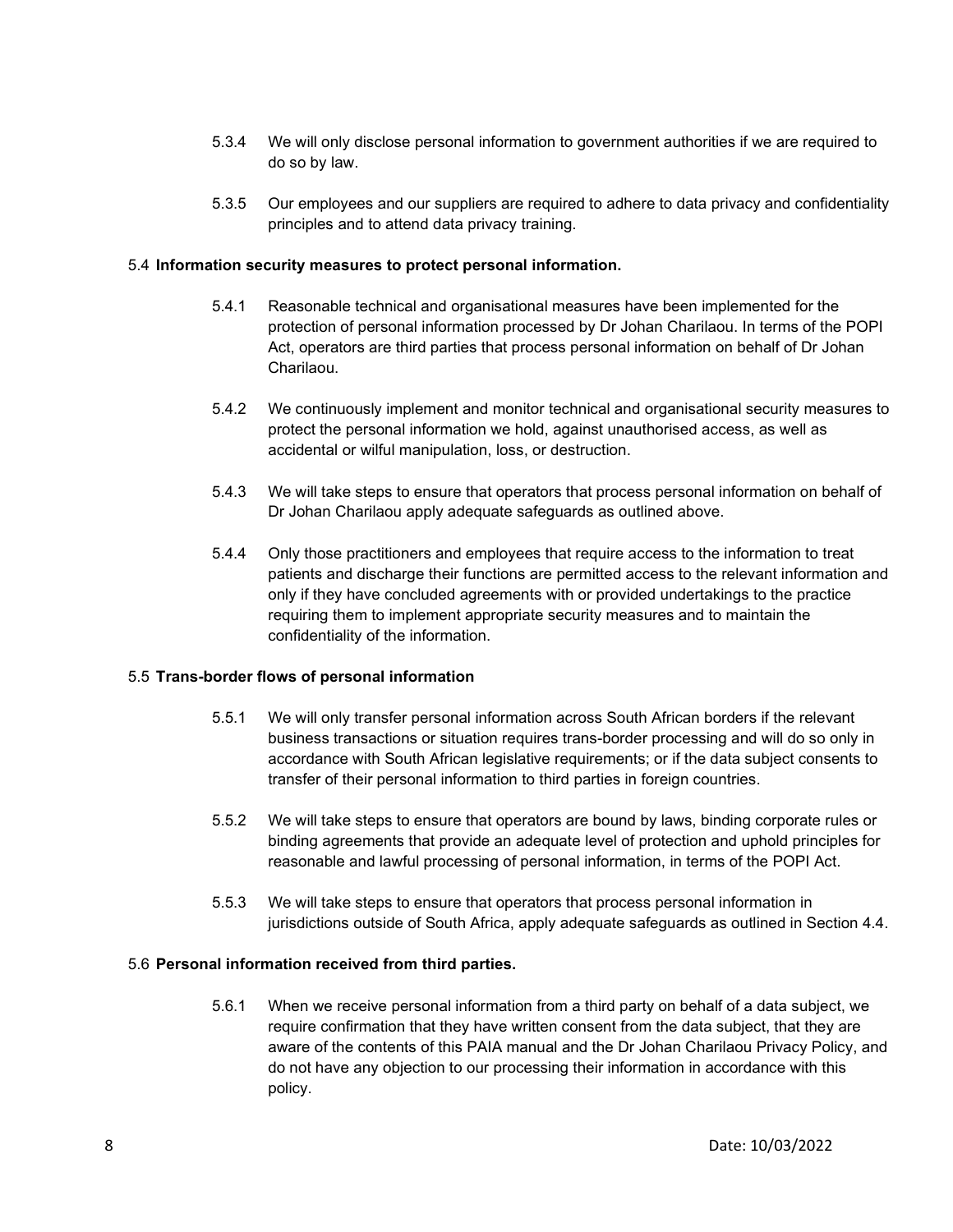## 6 Prescribed request forms and fees

## 6.1 Form of request

- 6.1.1 To facilitate the processing of your request, kindly:
	- 6.1.1.1 Use the prescribed form.
	- 6.1.1.2 Address your request to the Information Officer.
	- 6.1.1.3 Provide sufficient detail to enable the Company to identify:
		- 6.1.1.3.1 The record(s) requested.
		- 6.1.1.3.2 The requestor (and, if an agent is lodging the request, proof of capacity).
		- 6.1.1.3.3 The email address of the requestor.
		- 6.1.1.3.4 The form of access required.
		- 6.1.1.3.5 The email address of the requestor.
		- 6.1.1.3.6 If the requester wishes to be informed of the decision in any manner (in addition to written) the manner and particulars thereof.
		- 6.1.1.3.7 The right which the requestor is seeking to exercise or protect with an explanation of the reason the record is required to exercise or protect the right.

## 6.2 Prescribed fees

- 6.2.1 The following applies to requests (other than personal requests):
	- 6.2.1.1 A requestor is required to pay the prescribed fees (R50.00) before a request will be processed.
	- 6.2.1.2 If the preparation of the record requested requires more than the prescribed hours (six), a deposit shall be paid (of not more than one third of the access fee which would be payable if the request were granted).
	- 6.2.1.3 A requestor may lodge an application with a court against the tender/payment of the request fee and/or deposit.
	- 6.2.1.4 Records may be withheld until the fees have been paid.
	- 6.2.1.5 The detailed Fee Structure is available at reception on admin@orthocape.co.za.

#### 6.3 Access to prescribed forms and fees.

6.3.1 Prescribed forms and fees are published, copies can be requested reception, and Compliance Officer (see contact details in section 2).

## 7 Remedies

7.1 The company does not have internal appeal procedures regarding PAIA and POPI Act requests. As such, the decision made by the duly authorised persons in section 2, is final.